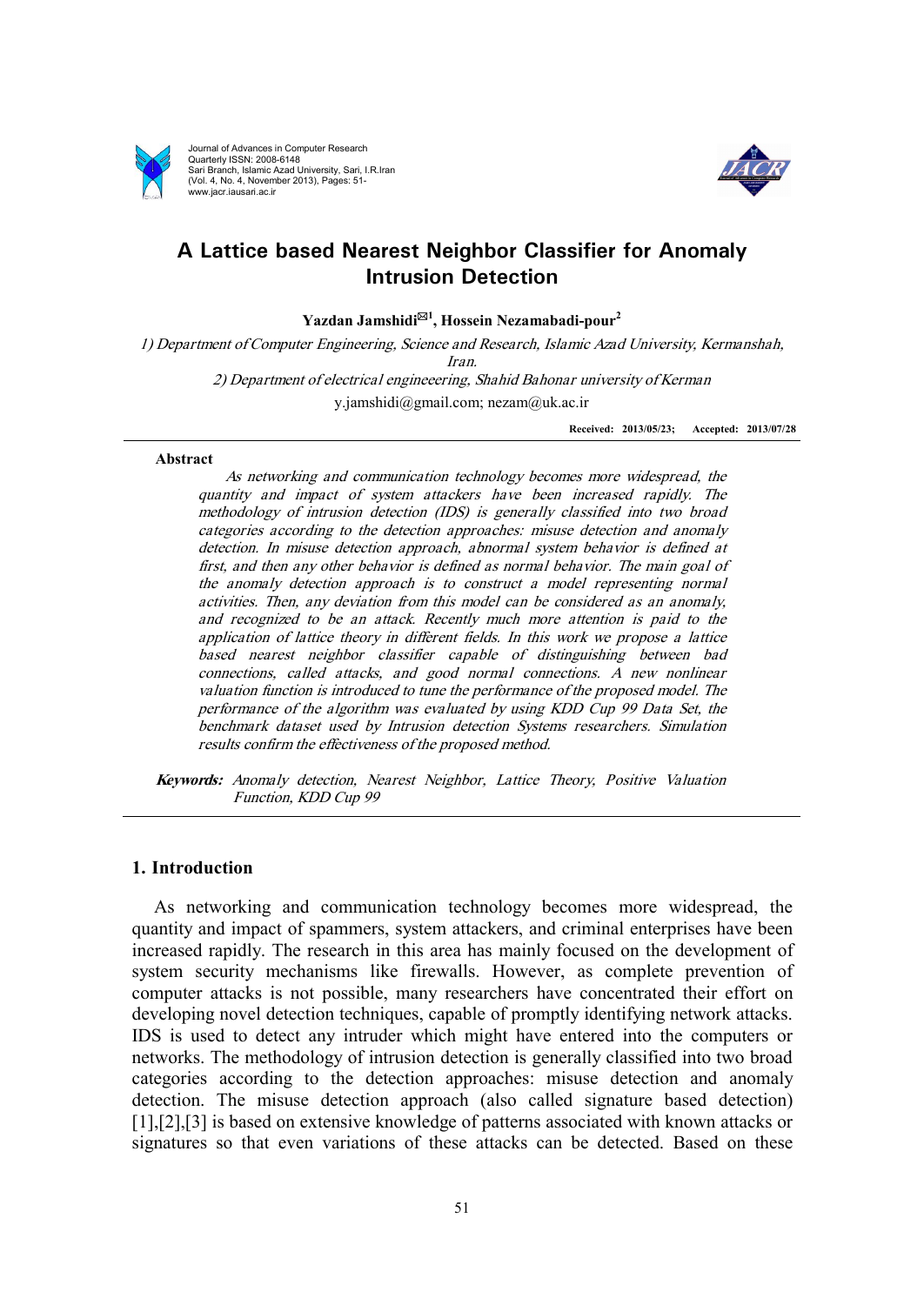signatures, this approach detects attacks through a large set of rules describing every known attack. Signature based intrusion detection systems rely on human intervention to create, test, and deploy the signatures. Thus, it may take hours or days to generate a new signature for an attack which can be too long when dealing with rapidly moving attacks, such as worm propagation. Some effort has been put into automatic signature generation, which does not require human intervention, but these systems are not yet ready for large scale deployment [4]. Although misuse detection systems have the capability of detecting many or all known attack patterns but they are unable to detect novel and unanticipated attacks. The main goal of the anomaly detection (also called profile based detection) approach [5-8] is to construct a model representing normal activities. Then, any deviation from this model can be considered as an anomaly, and recognized to be an attack. Notice that when this approach is employed, it is possible to recognize unforeseen attacks, although in some cases, this approach can lead to a high false attack rate. Due to this potentiality of detecting unknown attacks there has been a fast growing interest in developing new techniques to build models based on normal traffic behavior in the past years.

Profiles of normal behavior can be built with a variety of techniques including statistical methods [9],[10],[11],[12], association rules [13],[14], neural networks [15], computer immunology [16], and specification based methods [17].

At the early stage, the research focus lies in using rule-based expert systems and statistical approaches. But when encountering larger datasets, the results of rule-based expert systems and statistical approaches become worse. Thus, many data mining techniques have been introduced to solve the problem. Among these techniques, the Artificial Neural Network (ANN) is widely used and has been successful in solving many complex practical problems [18].

ANNs have been proposed as alternatives to the statistical analysis component of anomaly detection systems [19],[20]. Brause et al. [21] used a compound method based on rule-based systems and an ANN for credit card fraud detection. Other ANN based credit card fraud detection systems have been undertaken by Hassibi [22], Dorronsoro et al. [23] and Syeda et al. [24]. Wang et al. [20] proposed a new approach called FC-ANN based on ANN and fuzzy clustering to solve the problem and help IDS to achieve a higher detection rate. In [25], [26] SVM was proposed as an approach for novelty detection with a significant success rate. Unfortunately, as noticed by Eskin et al. [27], SVM for novelty detection works under the assumption that the number of normal traffic instances vastly outnumbers the number of anomalies.

Lattice computing is an interesting topic which has been taken into account by several authors. The term lattice computing was introduced recently by Graña [28]. More specifically, lattice computing was defined as the class of algorithms that uses lattice theory either to achieve pattern recognition or to produce generalizations. Lattices are popular in mathematical morphology including image processing applications [29,30]. Moreover, algebraic lattices have been used for modeling associative memories [31]. One way and bidirectional lattice associative memories [32] have been proposed to overcome capacity limitations [33],[34]. Lattices are used implicitly in some neural networks such as fuzzy-ART and min-max [35],[36]. Petridis and Kaburlasos [37] have found inspiration in lattice theory and versions of the ART model and have devised another successful approach to lattice-based computational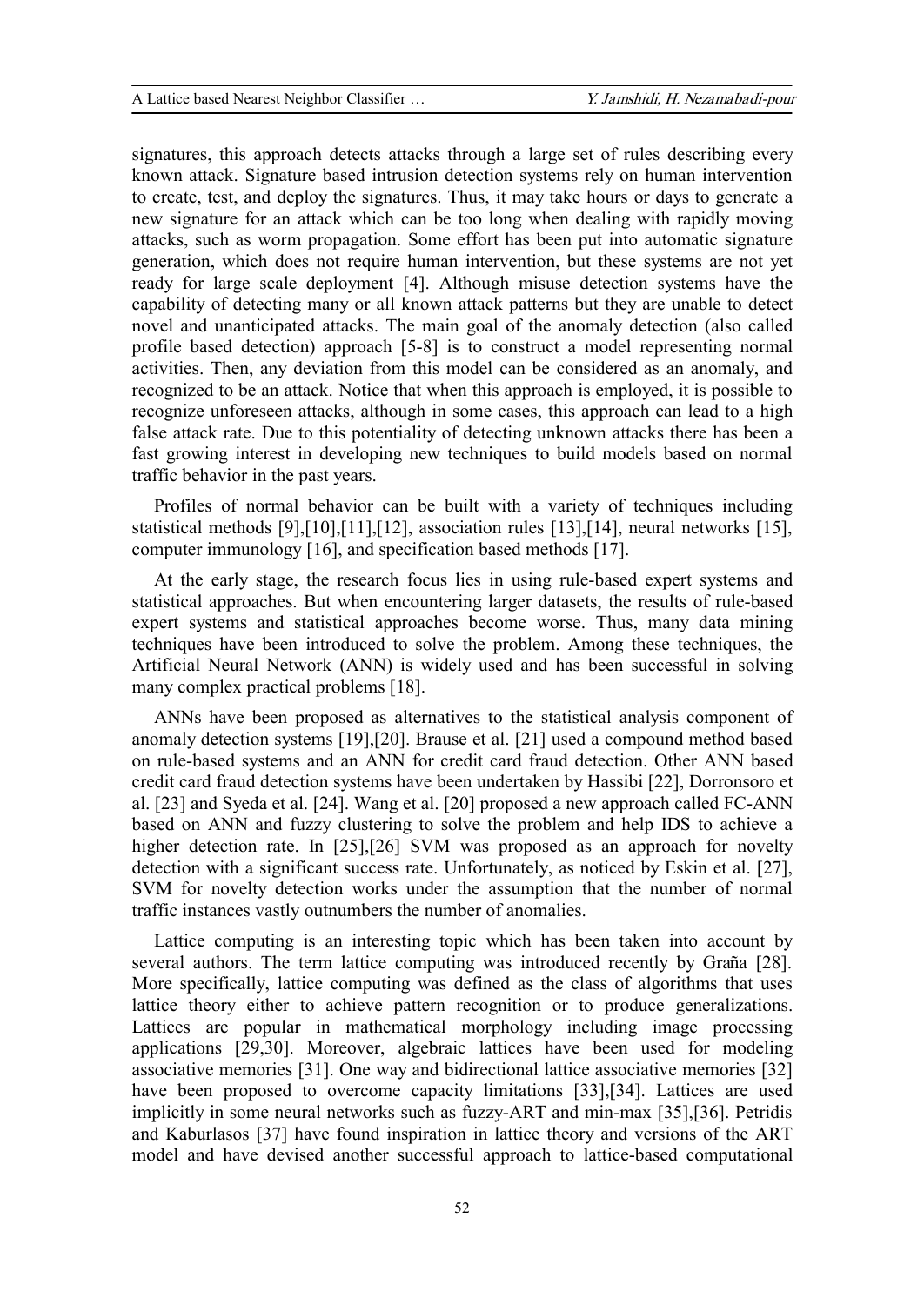intelligence. Moreover, in [38] a fuzzy interval number k-nearest neighbor classifier has been proposed and was successfully applied to predicting annual sugar production.

 This paper presents a novel nearest neighbor classification algorithm for the anomaly intrusion detection based on lattice theory. A practical advantage of lattice theory is the ability to model both uncertain information and disparate types of latticeordered data [39]. Indeed, our proposed algorithm is capable of dealing with disparate type of data including real vectors, fuzzy sets, symbols, graphs, images, waves and even any combination of the aforementioned data. It can handle both points and intervals. Learning in the proposed algorithm is carried out fast therefore, in many application, when the data is so massive, and the analysis process so time consuming, the proposed algorithm can be a proper choice.

 The layout of this paper is as follows. In Section 2 the mathematical background on lattices is reviewed. Section 3 explains our proposed model. Section 4 provides empirical results that demonstrate the performance of our proposed model. Finally, Section 5 summarizes the results of this work.

#### **2. Mathematical Background**

A lattice  $(L, \leq)$  is a partially ordered set (or, simply, poset) such that any two of its elements  $a, b \in L$  have a greatest lower bound  $ab = inf\{a, b\}$  and a least upper bound  $ab = \sup\{a, b\}$ . The lattice operations a and  $\vee$  vare also called meet and join, respectively. A lattice  $(L, \leq)$  is called complete when each of its subsets has a least upper bound and a greatest lower bound in L [40]. A non-void complete lattice has a least element and a greatest element denoted by O and I, respectively. The inverse  $\geq \geq$  of an order relation is itself an order relation. The order  $\geq$  is called the *dual* order of  $\leq$ , symbolically $\leq^{\partial}$ . A lattice ( $L \leq$ ) can be Cartesian product of *N* constituent lattices  $L_1, ..., L_N$  i.e.  $L = L_1 \times ... \times L_N$  $L_N$ . The lattice operations meet and join of product lattice are defined as below:

$$
a \wedge b = (a_1, ..., a_N) \wedge (b_1, ..., b_N) = (a_1 \wedge b_1, ..., a_N \wedge b_N)
$$
\n(1)

$$
a \vee b = (a_1, ..., a_N) \vee (b_1, ..., b_N) = (a_1 \vee b_1, ..., a_N \vee b_N)
$$
\n(2)

A valuation on a crisp lattice L is a real-valued function  $v: L \rightarrow R$  which satisfies  $v(a) + v(b) = v(a \vee b) - v(a \wedge b)$ ,  $a, b \in L$ . A valuation is called monotone iff  $a \leq b$  in L implies  $v(a) \le v(b)$  and positive iff  $a < b$  implies  $v(a) < v(b)$ .

Consider the set R of real numbers. It turns out that  $(R = R \cup \{-\infty, +\infty\}, \le)$  under the inequality relation  $\leq$  between  $a, b \in R$  is a complete lattice with the least element  $\neg \infty$ and the greatest element + $\infty$  [41]. A lattice ( $L \leq$ ) is totally ordered if and only if for any  $a, b \in L$  either  $a \ge b$  or  $a < b$ . The lattices  $(\overline{R}^N, \le)$  and  $([0,1]^N, \le)$  under inequality relation are not a totally ordered lattice.

We remark that the goal of positive valuation function  $\nu$  is to deal with lattice elements. Choosing a suitable valuation function is problem dependent. Various positive valuation function have been proposed in the literature [42],[43],[44]. In our experiments the data have been normalized in lattice  $L = [0,1]^N$ , the unit *N* dimensional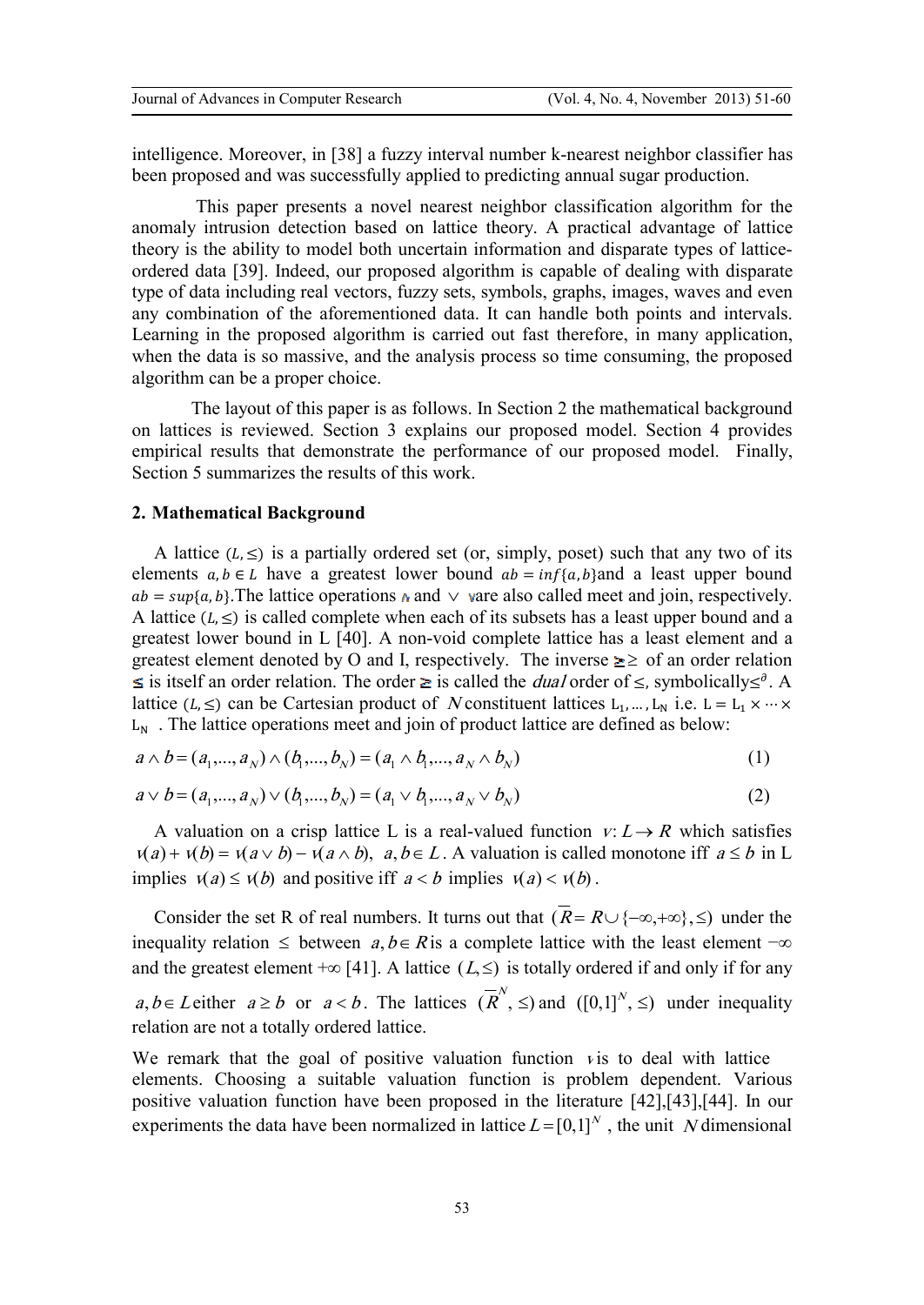hypercube, by the function  $_{\text{max}}$   $_{\text{min}}$ min  $X_{\cdots} = X$  $X_{Norm} = \frac{X - X_r}{X_{max} - X_r}$  $=\frac{X - X_{\min}}{X - X_{\min}}$  where,  $X_{\min}$  and  $X_{\max}$  stands for respectively the least and greatest attribute values of the data and *<sup>N</sup>* is the dimension of the input data. Thus, we propose the following nonlinear positive valuation function.

For all 
$$
A \in ([0,1]^N, \leq)
$$
,  $v(A) = \sum_{i=1}^N \sin(a_i)$  (3)

Based on the principle that for  $\forall a \in [0,1]$ ,  $a \leq \sin(a)$ , it can be easily proved that  $v(A \vee B) + v(A \wedge B) = v(A) + v(B), \quad A B \in [0,1]^N$ . Furthermore, Figure 1. Shows that the proposed valuation function is a strictly increasing function in lattice  $L = [0,1]^N$ . Finally the aforementioned function (3) maps the least element of lattice  $([0,1]^N, \leq)$  to zero. Thus, it satisfies the conditions of a positive valuation function.



*Figure 1. The positive valuation function y=sin(x).* 

 In some applications, we may want to numerically express the differences of two objects by means of the distance of the corresponding sets. It follows that if two sets A and B have a large similarity, then they will have a small distance. A formal definition of metric distance is given in [45]. Here we introduce a useful metric distance function capable to deal with lattice elements. For two *N*-dimensional vectors  $A = (a_1, \ldots, a_N)$  and  $B = (b_1, \ldots, b_N)$  the following metric distance  $d : L \times L \rightarrow [0,1]$  in a lattice *L*is defined as follows:

$$
d(A, B) = v(A \vee b) - v(A \wedge B) = \sum_{i=1}^{N} [v(a_i \vee b_i) - v(a_i \wedge b_i)].
$$

For more details*,* we refer the reader to [40,42].

## **3. The proposed model**

This section presents a nearest neighbor classifier based on lattice theory capable of detecting large-scale attacks in real-time. The nearest neighbor classifier assigns to a test sample a class label of its closest neighbor using a metric distance such as Euclidean distance typically used in conventional nearest neighbor. Our proposed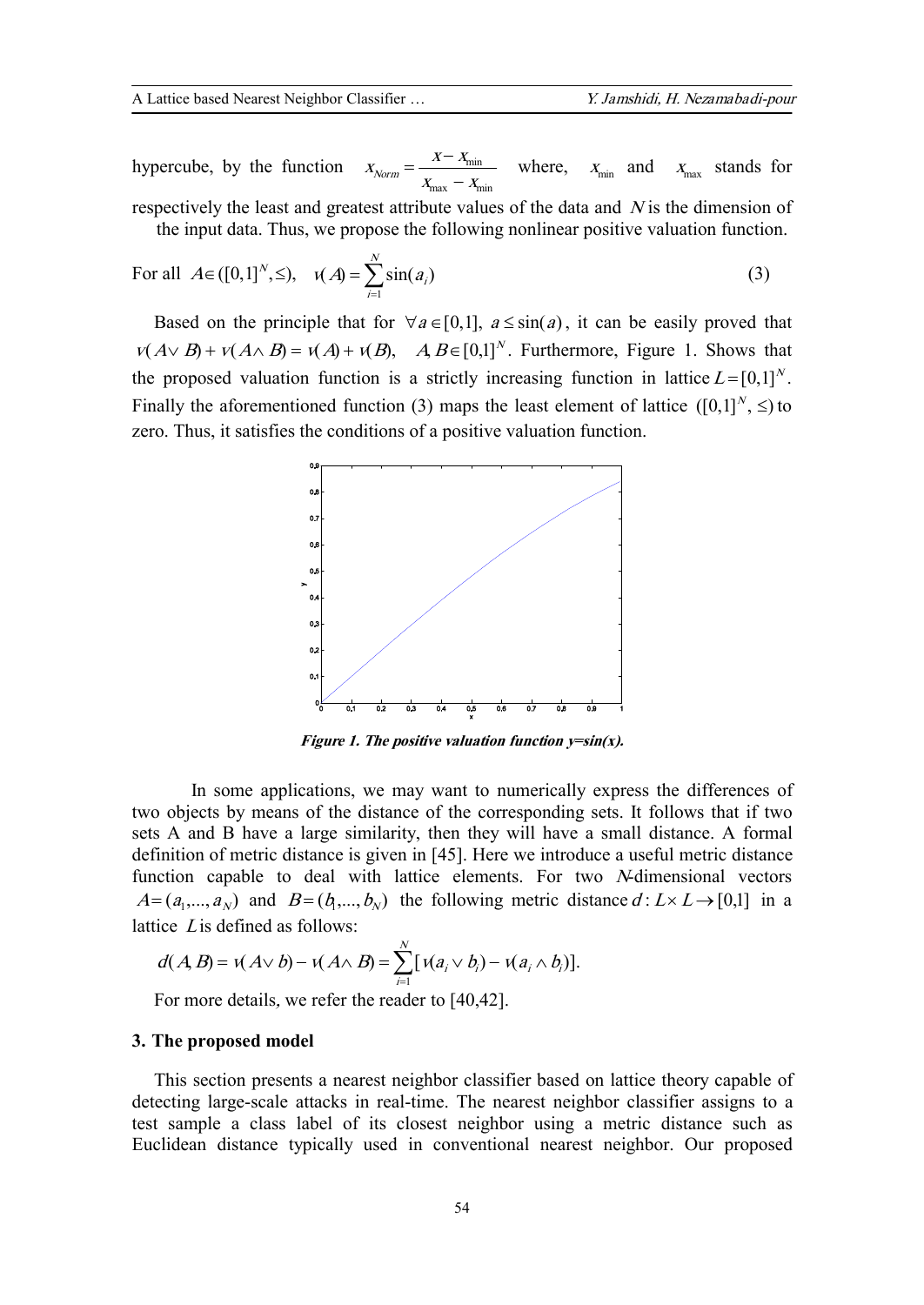Classifier uses the metric distance introduced in the previous section to compute the distance of a given test sample with a predefined normal profile. If the distance is less than a user defined threshold then the test pattern will be labeled as "normal" situation otherwise a network intrusion is reported. One of its important properties is the ability of dealing with disparate type of data including real vectors, fuzzy sets, symbols, graphs, images, waves and even any combination of the aforementioned data and this shows the ability of the algorithm in combining different type of data. Furthermore, the proposed model can cope with both points and intervals. The inherent speed of the algorithm for training, detecting attacks timely and having a simple structure to implement are other benefits of this approach. The algorithm is described in the following:

#### *The proposed algorithm*

| so. select a new datum P as a normal profile                                      |
|-----------------------------------------------------------------------------------|
| (it can be selected randomly or based on some information).                       |
| <b>S1.</b> Compute the distance $d_0 = d(P, x)$ where x is a new test pattern.    |
| <b>s2.</b> If $d_0 \le \delta$ , where $\delta$ is a user defined threshold, then |

 assign the label 'normal" to *<sup>x</sup>* otherwise, report a network intrusion.

## **4. Experimental results and discussion**

#### *4.1 Data set description*

The principle interest of this work is to benchmark the performance of the proposed model by using KDD Cup1999 Data Set [46] which is generally recognized and widely used by researchers working on IDS field. The main task for the KDD 99 classifier learning contest was to provide a predictive model able to distinguish between normal and intrusion or attacks connections in a computer network. KDD training dataset includes approximately 4,900,000 single connection records each of which contains 41 features and is labeled as either normal or an attack, with exactly one specific attack type. The simulated attacks fall in one of the following four categories: DOS (denial of service attacks), R2L (remote user unauthorized access to the local), U2R (illegal access to super-privilege attacks) and Probing (surveillance and other probing attacks). In our experiment we have used about 1,000,000 of the data and we have labeled all the data as being either normal or abnormal. The distribution of the data is shown in table 1.

| Table 1. Distribution of the KDD dataset. |  |  |
|-------------------------------------------|--|--|
|                                           |  |  |

| Data type      | <b>Normal</b> | <b>Attack</b> |  |
|----------------|---------------|---------------|--|
| Number of data | 595795        | 452778        |  |

## *4.2 Accuracy Measure*

Estimating classifier accuracy is important in that it allows one to evaluate how accurately a given classifier will label the test data. To evaluate the effectiveness of a classifier for problems with skewed classes, the standard precision, recall, specificity,  $F_1$ measure and total accuracy are used here. The evaluation measures which are used in approach for testing process in our research work could be defined as follows [47]: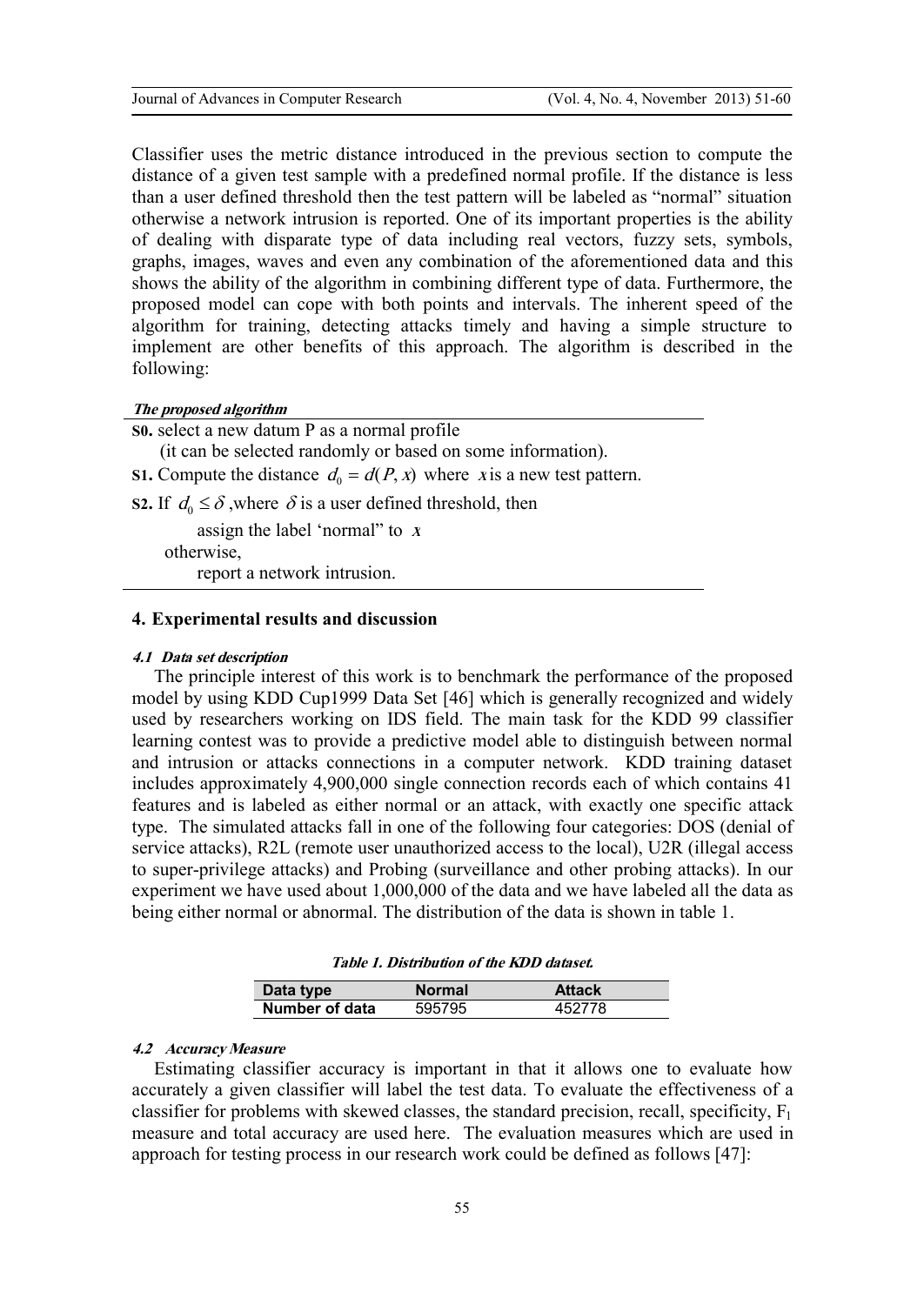- *True Positive (TP):* This states the number of normal connection records correctly classified as normal.
- *True Negative (TN):* This states the number of attack records correctly classified as attack.
- *False Positive (FP):* This states the number of normal records classified as attack.

*False Negative (FN):* This states the number of attack records classified as normal.

 In a classification task, the precision for a class is defined to be the ratio of true positives divided by the total number of elements labeled as belonging to the positive class. Recall is the ratio of true positives divided by the total number of elements that actually belong to the positive class. Specificity is the percentage of negative labeled instances that were predicted as negative. The  $F_1$  measure tries to balance both precision and recall indeed, it is the harmonic mean between precision and recall. Finally accuracy indicates the percentage of predictions that were correct. The precision, recall, specificity,  $F_1$  measure and accuracy are respectively defined in the following form:

$$
precision = \frac{TP}{TP + FP}
$$
 (4)

$$
recall = \frac{TP}{TP + FN} \tag{5}
$$

$$
specificity = \frac{TN}{TN + FP}
$$
 (6)

$$
F_1 = 2 \times \frac{precision \times recall}{precision + recall}
$$
 (7)

$$
accuracy = \frac{Tp + TN}{TP + TN + FP + FN}
$$
\n(8)

#### *4.3 Results*

In this section we detail the overall results of the proposed framework. In Figure  $1(a)$ and (b), the precision, recall and specificity of the proposed method and conventional *k-NN* are depicted. We can see that both models have the same behavior as the values of threshold parameter  $\delta$  change. Larger values of  $\delta$  lead to low recall and higher precision and specificity while smaller values for that result in higher recall and lower precision and specificity.

It should be mentioned that under the anomaly detection perspective, recall should be as high as possible, but precision and specificity should also be high. Indeed for the sake of optimization recall, precision and specificity must be kept in equilibrium. Figure 2 shows the relation between recall, precision and specificity for the conventional *k-NN* and our proposed model.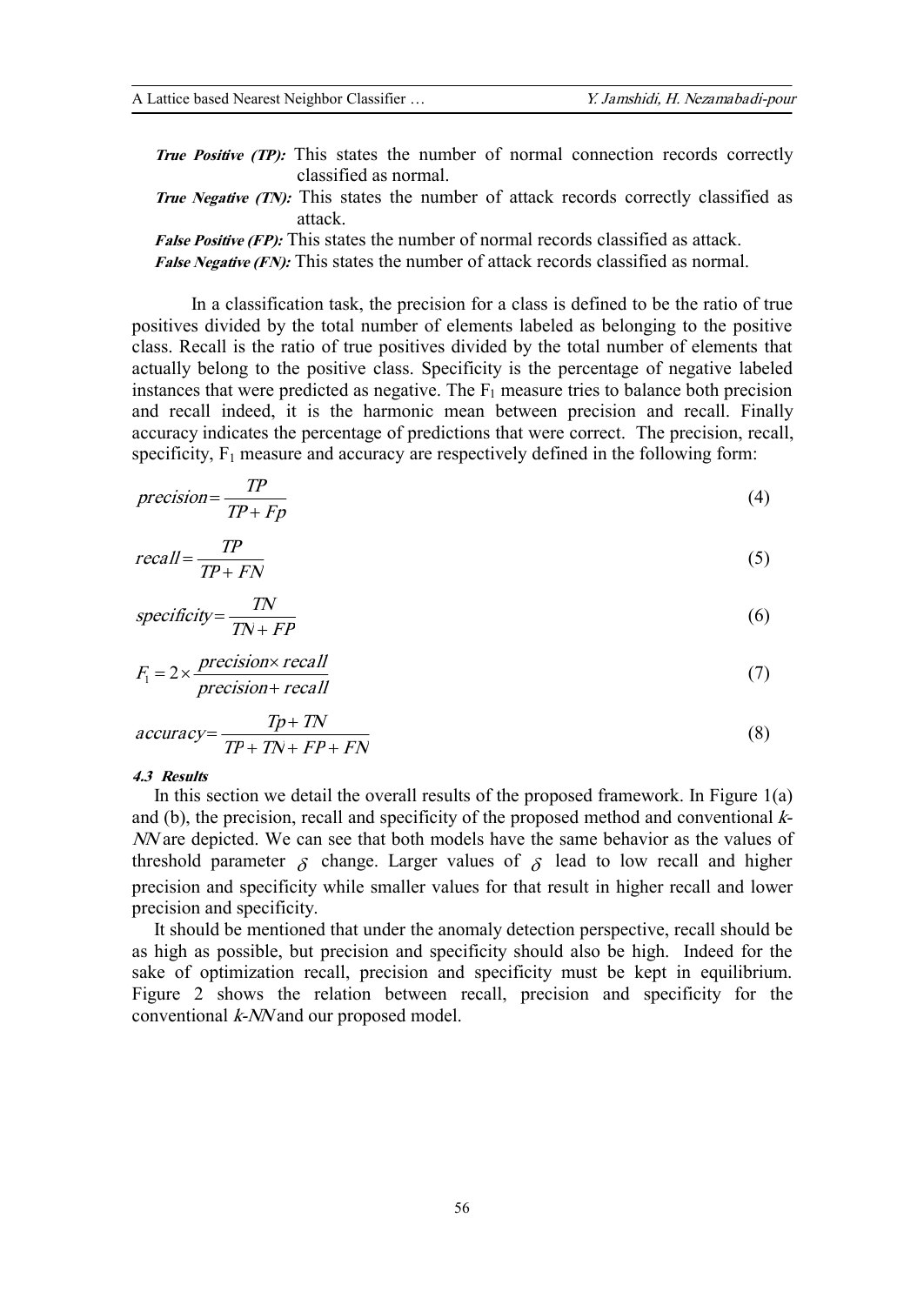

*Figure 2. Relation between recall, precision and specificity (a) K-NN (b) Proposed Model* 

In order to evaluate the performance of the proposed method more accurately F1 measure which takes into account both precision and recall and classification accuracy are considered. Tables 2 and 3 show the comparison of the experimental results of the proposed model endowed with different positive valuation functions [42, 43] with those of produced by the conventional *K-NN* and fuzzy *K-NN* algorithms for different values of threshold parameter δ. In this work the proposed method endowed with linear valuation function  $v(x) = x$ , nonlinear valuation functions ,  $v(x) = \arctan(x)$ 1  $f(x) = \frac{1}{1 + e^{-x}}, \quad v(x) = \arctan(x)$  $v(x) = \frac{1}{1-x}$ ,  $v(x) =$  $=\frac{1}{1+e^{-x}}$ ,  $v(x) = \arctan(x)$  and  $v(x) = \sin(x)$  are denoted respectively by *LBK-NN<sub>x</sub>* , *LBK-NN<sup>e</sup>* , *LBK-NN*<sup>a</sup> and *LBK-NN*<sup>s</sup> where, *LBK-NN* stands for Lattice Based *K-NN.* 

For each algorithm 10 best results are reported for different values of parameter δ raised in steps of 0.0002

Note that depending on the algorithm the values of parameter  $\delta$  lies in different intervals.

| Conventional K-NN |                           |          | Fuzzy K-NN |                           |          | $LBK-NN_x$ |                    |          |
|-------------------|---------------------------|----------|------------|---------------------------|----------|------------|--------------------|----------|
| Threshold         | F <sub>1</sub><br>measure | Accuracy | Threshold  | F <sub>1</sub><br>measure | Accuracy | Threshold  | $F_{1}$<br>measure | Accuracy |
|                   |                           |          |            |                           |          |            |                    |          |
| 0.0544            | 0.9767                    | 0.9739   | 0.9468     | 0.9775                    | 0.9758   | 0.1460     | 0.9795             | 0.9770   |
| 0.0546            | 0.9773                    | 0.9743   | 0.9470     | 0.9784                    | 0.9757   | 0.1462     | 0.9795             | 0.9770   |
| 0.0548            | 0.9773                    | 0.9744   | 0.9472     | 0.9782                    | 0.9756   | 0.1464     | 0.9795             | 0.9770   |
| 0.0550            | 0.9775                    | 0.9747   | 0.9474     | 0.9780                    | 0.9753   | 0.1466     | 0.9796             | 0.9770   |
| 0.0552            | 0.9779                    | 0.9752   | 0.9476     | 0.9780                    | 0.9752   | 0.1468     | 0.9796             | 0.9770   |
| 0.0554            | 0.9780                    | 0.9753   | 0.9478     | 0.9775                    | 0.9748   | 0.1470     | 0.9796             | 0.9769   |
| 0.0556            | 0.9782                    | 0.9755   | 0.9480     | 0.9784                    | 0.9746   | 0.1472     | 0.9796             | 0.9770   |
| 0.0558            | 0.9783                    | 0.9756   | 0.9482     | 0.9772                    | 0.9744   | 0.1474     | 0.9795             | 0.9770   |
| 0.0560            | 0.9784                    | 0.9757   | 0.9484     | 0.9768                    | 0.9740   | 0.1476     | 0.9795             | 0.9769   |
| 0.0562            | 0.9785                    | 0.9758   | 0.9486     | 0.9763                    | 0.9733   | 0.1478     | 0.9795             | 0.9770   |

*Table 2. Different measures used to evaluate the performance of the methods.*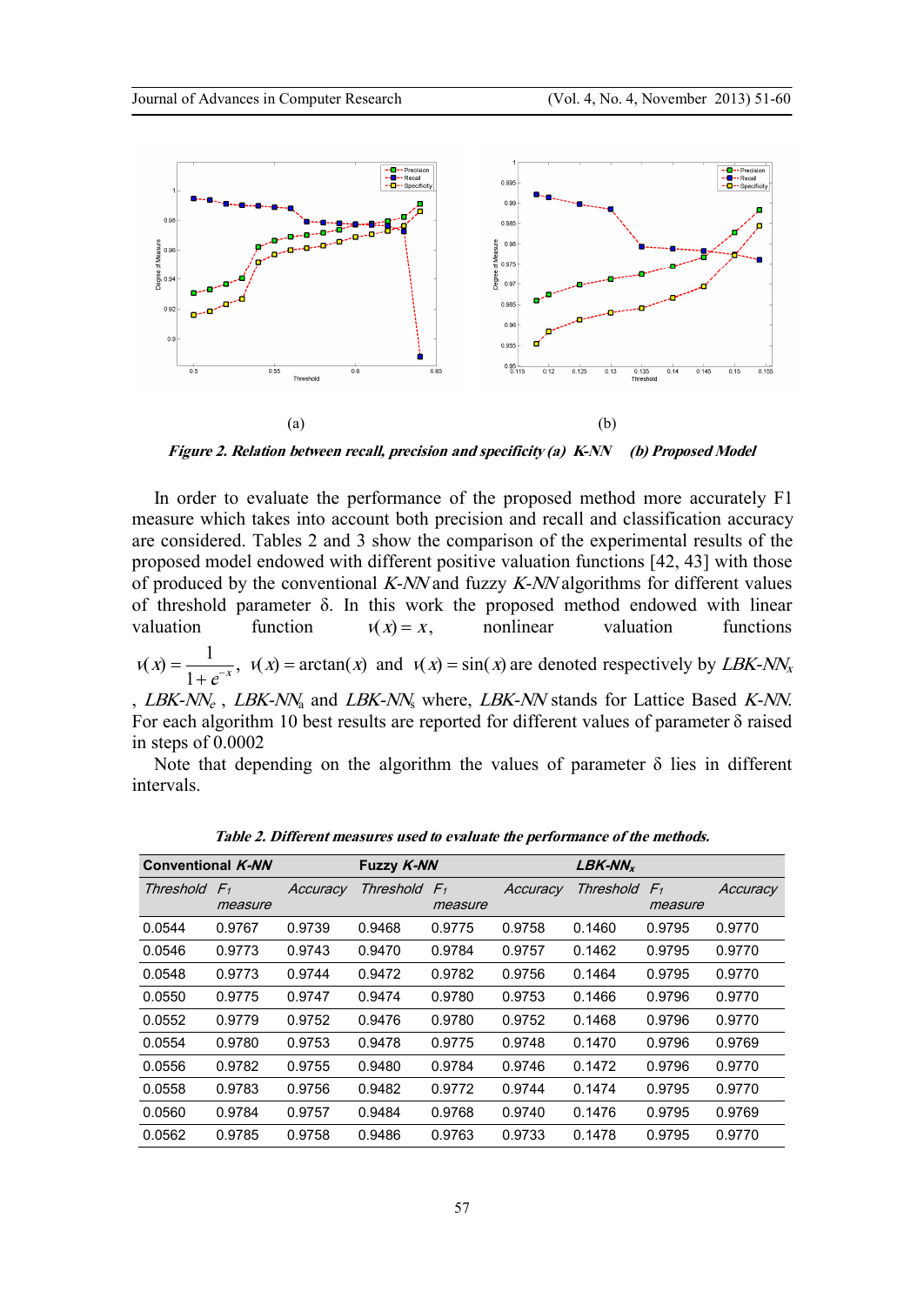| $LBK-NN_e$ |                  |          | $LBK-NNa$        |                  |          | <b>LBK-NNs</b> |                  |          |
|------------|------------------|----------|------------------|------------------|----------|----------------|------------------|----------|
| Threshold  | $F_1$<br>measure | Accuracy | <b>Threshold</b> | $F_1$<br>measure | Accuracy | Threshold      | $F_1$<br>measure | Accuracy |
| 0.0762     | 0.9794           | 0.9770   | 0.0376           | 0.9798           | 0.9772   | 0.1522         | 0.9815           | 0.9788   |
| 0.0764     | 0.9795           | 0.9770   | 0.0378           | 0.9796           | 0.9772   | 0.1524         | 0.9816           | 0.9790   |
| 0.0766     | 0.9795           | 0.9771   | 0.0380           | 0.9798           | 0.9773   | 0.1526         | 0.9819           | 0.9791   |
| 0.0768     | 0.9799           | 0.9774   | 0.0382           | 0.9800           | 0.9773   | 0.1528         | 0.9818           | 0.9792   |
| 0.0770     | 0.9798           | 0.9774   | 0.0384           | 0.9799           | 0.9773   | 0.1530         | 0.9819           | 0.9793   |
| 0.0772     | 0.9799           | 0.9774   | 0.0386           | 0.9799           | 0.9773   | 0.1532         | 0.9820           | 0.9794   |
| 0.0774     | 0.9801           | 0.9775   | 0.0388           | 0.9799           | 0.9773   | 0.1534         | 0.9820           | 0.9794   |
| 0.0776     | 0.9799           | 0.9776   | 0.0390           | 0.9798           | 0.9773   | 0.1536         | 0.9822           | 0.9795   |
| 0.0778     | 0.9799           | 0.9775   | 0.0392           | 0.9798           | 0.9772   | 0.1538         | 0.9822           | 0.9796   |
| 0.0780     | 0.9796           | 0.9774   | 0.0394           | 0.9789           | 0.9764   | 0.1540         | 0.9822           | 0.9796   |

*Table 3. Different measures used to evaluate the performance of the methods.* 

 In Table 3, the minimum, maximum and average for the classification accuracy and  $F_1$  measure on the entire experiments have been shown. In other words first, the minimum, maximum and average of each column of the Tables 1 and 2 have been calculated, and then the results for the algorithm with better performance have been shown in bold. As it can be seen, the *LBK-NN*s algorithm in all cases has achieved better results and outperforms other methods.

| Algorithm\Measure         | $F_1$ Measure |         |        | <b>Accuracy</b> |         |        |
|---------------------------|---------------|---------|--------|-----------------|---------|--------|
|                           | Min           | Average | Max    | Min             | Average | Max    |
| Conventional K-NN         | 0.9767        | 0.9778  | 0.9785 | 0.9739          | 0.9750  | 0.9758 |
| Fuzzy K-NN                | 0.9763        | 0.9776  | 0.9784 | 0.9733          | 0.9749  | 0.9758 |
| $LBK-NN_x$                | 0.9795        | 0.9795  | 0.9796 | 0.9769          | 0.9770  | 0.9770 |
| <b>LBK-NN<sub>e</sub></b> | 0.9794        | 0.9798  | 0.9801 | 0.9770          | 0.9773  | 0.9776 |
| $LBK-NNa$                 | 0.9789        | 0.9797  | 0.9800 | 0.9764          | 0.9772  | 0.9773 |
| <b>LBK-NN.</b>            | 0.9815        | 0.9819  | 0.9822 | 0.9788          | 0.9793  | 0.9796 |

*Table 3. The performance of the models* 

## **5. Conclusion**

This study proposed a nearest neighbor classifier based on lattice theory capable of detecting large-scale attacks in real-time. Experimental results on the well-known KDD Cup 1999 data set demonstrate that the proposed method can effectively detect anomalies with high detection rate. Furthermore the performance of the proposed model can be improved by tuning valuation function*v*. The inherent speed of the algorithm for training is another advantage of the algorithm.

#### **6. Refrences**

[1] T. F. Lunt, A. Tamaru, F. Gilham, R. Jagannathan, C. Jalili, P. G. Neumann, H. S. Javitz (1992) A Valdes and T. D. Garvey "A Real Time Intrusion Detection Expert System (IDES)- Final Technical Report," Computer Science Laboratory, SRI International, Menlo Park, California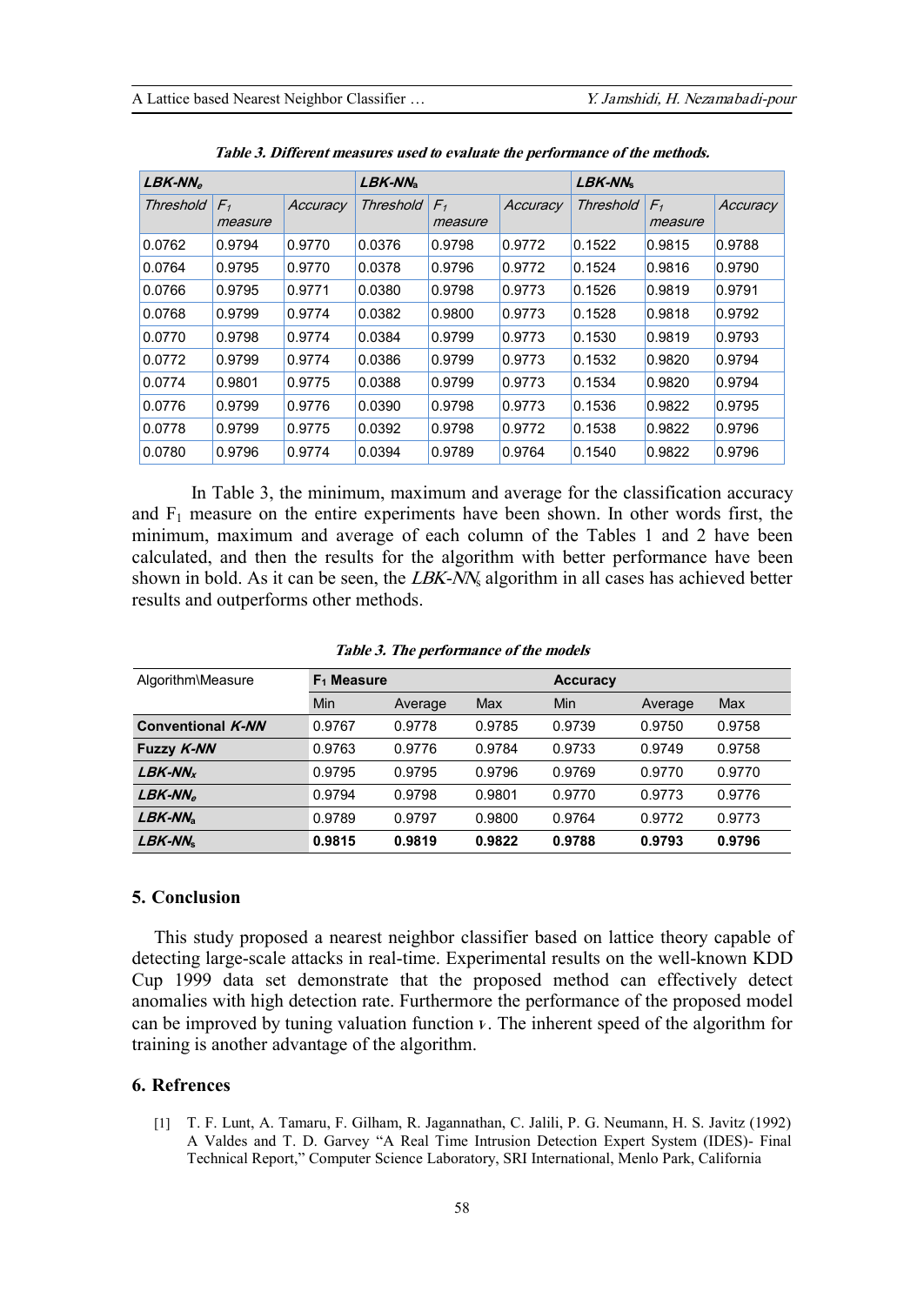- [2] K. Illgun, R. Kemmerer, P. A. Porras, State Transition Analysis : A rule-based intrusion detection approach, IEEE Transaction on Software Engineering pp 181-199 (1995)
- [3] K. Illgun, USTAT: A Real-Time Intrusion Detection System for UNIX, in Proc. Of the 1993 Symposium Security and Privacy, pp. 16-28, May 24-26 (1993)
- [4] T. Shon, J. A. Moon, hybrid machine learning approach to network anomaly detection, Information Sciences 177: 3799–3821(2007)
- [5] H. S. Javitz, A. Valdes, The NIDES Statistical Component Description and Justification, Annual report, SRI International, 333 Ravenwood Avenue, Menlo Park, CA 94025 (1994)
- [6] P. A. Porras, P. G. Neumann, EMERALD: Event Monitoring Enabling Responses to Anomalous Live Disturbances," 20th NISSC (1997)
- [7] K. Sequeira, M. Zaki, ADMIT: Anomaly based Data Mining for Intrusions", SIGKDD, Edmonton, Alberta, Canada (2002)
- [8] W. Lee, S. Stolfo Data Mining Approaches for Intrusion Detection," In Proc. of the 7th USENIX Security Symposium, San Antonio, Texas, January 26-29 (1998)
- [9] D. Anderson, T. F. Lunt, H. Javits, A. Tamaru, A. Valdes Detecting Unusual Program Behavior Using the Statistical Component of the Next-generation Intrusion Detection System (NIDES), Technical Report SRI-CSL-95-06, SRI International (1995)
- [10] J. B. D. Cabrera, B. Ravichandran, R. K. Mehra, Statistical traffic modeling for network intrusion detection, 8th International Symposium on Modeling Analysis and Simulation of Computer and Telecommunication Systems (2000)
- [11] P. Neumann, P. Porras, Experience with emerald to date, Proceedings of 1st USENIX Workshop on Intrusion Detection and Network Monitoring (1999)
- [12] P. Porras, P. G. Neumann, Emerald: event monitoring enabling responses to anomalous live disturbances, Proceedings of 1<sup>9th</sup> National Information Systems Security Conference (1997)
- [13] D. Barbara, N. Wu, S. Jajodia, Detecting novel network intrusions using bayes estimators, Proceedings of the <sup>1st</sup> SIAM Conference on Data Mining.
- [14] D. Barbara, J. Couto, N. Wu, S. Jajodia, ADAM: detecting intrusion by data mining, Proceedings of the 2nd Annual IEEE Information Assurance Workshop (2001)
- [15] A. K. Ghosh, A. Schartzbard, A study in using neural networks for anomaly and misuse detection, Proceedings of USENIX Security Symposium (2002)
- [16] S. Forrest, S. Hofmeyr, A. Somayaji, T. Longstaff, A sense of self for Unix processes, Proceedings of IEEE Symposium on Security and Privacy (1996)
- [17] R. Sekar, A. Gupta, J. Frullo, T. Shanbhag, A. Tiwari, H. Yang, S. Zhou, Specification-based anomaly detection: a new approach for detecting network intrusions, Proceedings of ACM Conference on Computer and Communication Security (2002)
- [18] G. Wang, et al., A new approach to intrusion detection using artificial neural networks and fuzzy clustering'', Original Research Article Expert Systems with Applications, 37(9), pp. 6225–6232 (2010)
- [19] H. Debar, B. Dorizzi An Application of a Recurrent Network to an Intrusion Detection System. In *Proceedings of the International Joint Conference on Neural Networks.* pp. (II)478-483 (1992)
- [20] J. Ryan, M. Lin, R. Miikkulainen, Intrusion Detection with Neural Networks. *AI Approaches to Fraud Detection and Risk Management: Papers from the 1997 AAAI, Workshop (Providence, Rhode Island)*, pp. 72-79. Menlo Park, CA: AAAI (1997).
- [21] R. Brause, T. Langsdorf, M. Hepp, Credit card fraud detection by adaptive neural data mining'', Proceedings of the 11th IEEE International Conference on Tools with Artificial Intelligence, pp. 103–106 (1999)
- [22] K. Hassibi, Detecting payment card fraud with neural networks, In Business Applications of Neural Networks, P.J.G. Lisboa, A. Vellido and B. Edisbury, Eds., World Scientific, Singapore (2000)
- [23] J. R. Dorronsoro, F. Ginel, C. Sanchez, C. S. Cruz, Neural fraud detection in credit card operations'', IEEE Transactions on Neural Networks, 8: pp. 827–834 (1997)
- [24] M. Syeda, Y. Q. Zhang, Y. Pan, Parallel granular neural networks forfast credit card fraud detection'', Proceedings of the 2002 IEEE International Conference, 1: pp. 572–577 (2002)
- [25] B, Schölkopf, J. C. Platt, J. Shawe-taylor, A. J. Smola, R. C. Williamson, Estimating the support of a high-dimensional distribution. Neural Computation, 13, 1443–1471 (2001)